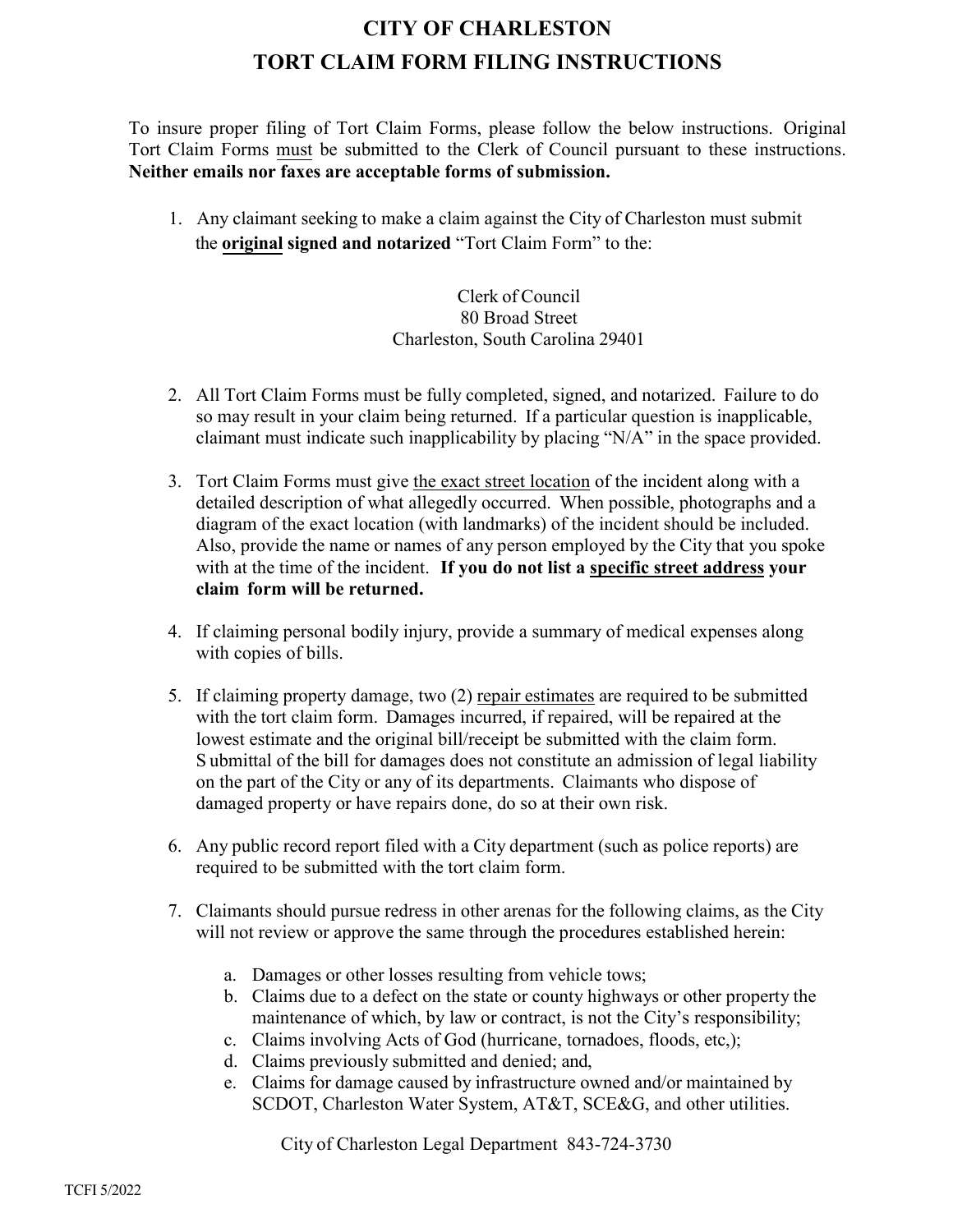## **CITY OF CHARLESTON TORT CLAIM FORM**

|                                                                                                     | $\text{NAME:}$ $\longrightarrow$ $\text{DATE:}$                                                                                                                                                                               |
|-----------------------------------------------------------------------------------------------------|-------------------------------------------------------------------------------------------------------------------------------------------------------------------------------------------------------------------------------|
|                                                                                                     |                                                                                                                                                                                                                               |
|                                                                                                     |                                                                                                                                                                                                                               |
|                                                                                                     | CONTACT NUMBERS: Universe of the Second Second Second Second Second Second Second Second Second Second Second Second Second Second Second Second Second Second Second Second Second Second Second Second Second Second Second |
|                                                                                                     | CLAIM IS HEREBY MADE AGAINST THE CITY OF CHARLESTON FOR THE FOLLOWING:                                                                                                                                                        |
|                                                                                                     |                                                                                                                                                                                                                               |
|                                                                                                     | PERSONAL BODILY INJURY                                                                                                                                                                                                        |
|                                                                                                     | DATE OF INCIDENT: TIME OF INCIDENT:                                                                                                                                                                                           |
|                                                                                                     |                                                                                                                                                                                                                               |
| Use reverse side for additional space)                                                              |                                                                                                                                                                                                                               |
|                                                                                                     | AMOUNT CLAIMED: (Summary of medical bills/expenses - provide bill, receipts)                                                                                                                                                  |
|                                                                                                     | WAS A POLICE REPORT FILED? $\bigcirc$ No $\bigcirc$ Yes (If yes, please attach a copy of the police report)                                                                                                                   |
|                                                                                                     | WAS THE INCIDENT REPORTED TO ANOTHER CITY DEPARTMENT? $\bigcirc$ No $\bigcirc$ Yes                                                                                                                                            |
|                                                                                                     | WERE PHOTOGRAPHS TAKEN? $\bigcirc$ No $\bigcirc$ Yes (If yes, please attach photographs)                                                                                                                                      |
|                                                                                                     | PROPERTY DAMAGE                                                                                                                                                                                                               |
|                                                                                                     |                                                                                                                                                                                                                               |
|                                                                                                     |                                                                                                                                                                                                                               |
| (Use reverse side for additional space)                                                             |                                                                                                                                                                                                                               |
| <b>AMOUNT CLAIMED:</b>                                                                              | (Enclose 2 estimates and any bills for consideration)                                                                                                                                                                         |
|                                                                                                     | WAS A POLICE REPORT FILED? No ( ) Yes (If yes, please attach a copy of the police report)                                                                                                                                     |
| WAS THE INCIDENT REPORTED TO ANOTHER CITY DEPARTMENT?<br>(If yes, who was it reported to and when?) | $\bigcirc$ No (<br>Yes                                                                                                                                                                                                        |
|                                                                                                     | WERE PHOTOGRAPHS TAKEN? $\bigcap$ No $\bigcap$ Yes (If yes, please attach photographs)                                                                                                                                        |
| claim, the amount of the claim, and the final disposition of the claim.                             | ) No (<br>IS THIS THE ONLY CLAIM YOU HAVE EVER SUBMITTED TO THE CITY? $\bigcup$<br>Yes<br>If "no", list all other claims you have submitted, including for each claim the date of the submittal, the type of                  |